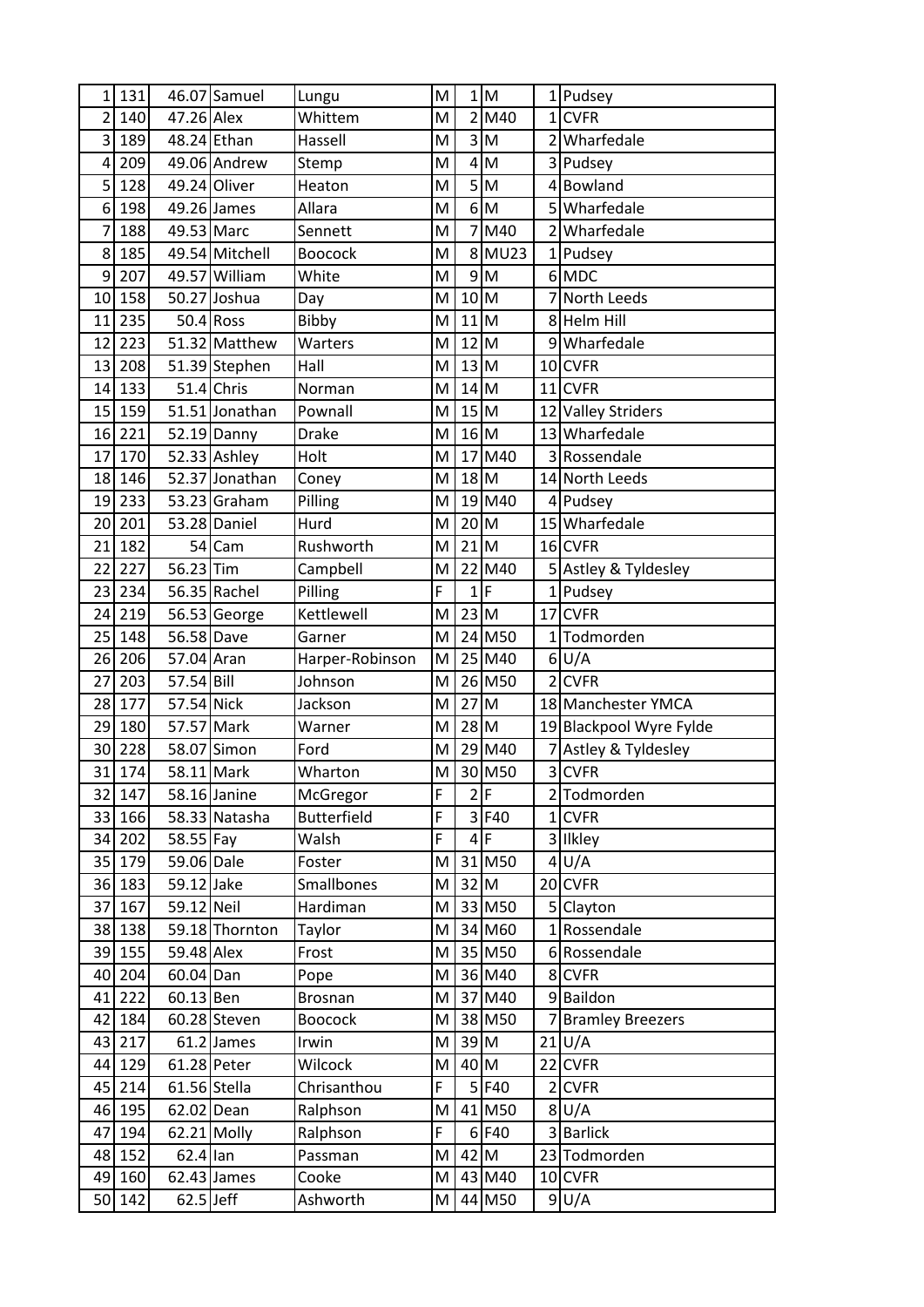| 51     | 151               |             | 63.07 Rebecca                  | Senior                     | F              |        | 7F               |                | 4 Todmorden                  |
|--------|-------------------|-------------|--------------------------------|----------------------------|----------------|--------|------------------|----------------|------------------------------|
| 52     | 210               | 64.07 Tim   |                                | <b>Brooks</b>              | M              |        | 45 M50           |                | 10 CVFR                      |
| 53     | 212               | 65.22 Toby  |                                | Sydes                      | M              |        | 46 M50           |                | $11$ CVFR                    |
| 54     | 229               | 65.27 Pete  |                                | Murray                     | M              |        | 47 M40           |                | $11$ U/A                     |
| 55     | 157               | 65.51 Ben   |                                | Holmes                     | M              |        | 48 M40           |                | 12 Todmorden                 |
| 56     | 153               | 65.58 Paul  |                                | Patrick                    | M              |        | 49 M50           |                | 12 Stainland                 |
| 57     | 213               |             | 66.13 Richard                  | Henderson                  | M              |        | 50 M60           | $\overline{2}$ | U/A                          |
| 58     | 230               |             | 66.15 Benjamin                 | Dunning                    | M              | $51$ M |                  |                | 24 CVFR                      |
| 59     | 173               |             | 67 Andrew                      | Webster                    | M              |        | 52 M50           |                | 13 Clayton                   |
| 60     | 205               |             | 68.54 Francesca                | Miller                     | F              | $8$ F  |                  |                | 5 Todmorden                  |
| 61     | 136               |             | 68.59 Graham                   | <b>Barnes</b>              | M              |        | 53 M60           | $\overline{3}$ | U/A                          |
| 62     | 220               |             | 69.07 Johnny                   | Powell                     | M              |        | 54 M40           |                | 13 U/A                       |
| 63     | 126               | 69.28 Steve |                                | Randall                    | M              |        | 55 M40           |                | 14 Meltham                   |
| 64     | 168               |             | 69.37 Barbara                  | Savage                     | F              |        | 9 F50            | $1\vert$       | Clayton                      |
| 65     | 135               | 70.17 Tony  |                                | Steward                    | M              |        | 56 M60           |                | 4 CVFR                       |
| 66     | 144               |             | 70.45 Aileen                   | <b>Baldwin</b>             | F              |        | 10 F70           |                | 1 Stainland                  |
| 67     | 145               |             | 70.53 Sophie                   | Cunningham                 | F              |        | 11 F40           |                | 4 Todmorden                  |
| 68     | 225               | 71.15 Marc  |                                | Collett                    | M              |        | 57 M60           |                | 5 CVFR                       |
| 69     | 226               | 72.01 David |                                | Safranauskas               | M              |        | 58 M50           |                | 14 Sale Harriers             |
| 70     | 137               | 72.06 Matt  |                                | Lees                       | M              |        | 59 M50           |                | 15 Bollington                |
| 71     | 141               | 72.36 Ruth  |                                | Thompson-Davies            | F              |        | 12 F40           |                | 5 Todmorden                  |
| 72     | 218               |             | 72.38 Antony                   | Szoradi                    | M              | $60$ M |                  |                | 25 U/A                       |
| 73     | 130               |             | 74 Neil                        | McGregor                   | M              |        | 61 M50           |                | 16 Manchester YMCA           |
| 74     | 162               |             | 74.27 Samuel                   | Gilmore                    | M              | $62$ M |                  |                | 26 Manchester YMCA           |
| 75     | 150               |             | 74.33 Raymond                  | Mooney                     | M              |        | 63 M50           |                | 17 Stainland                 |
| 76     | 186               |             | 75.27 Nicola                   | Charalambous               | F              | 13F    |                  |                | 6 St Pol Striders            |
| 77     | 156               | 75.54 Craig |                                | Wellens                    | M              |        | 64 M50           |                | 18 Rossendale                |
| 78     | 181               |             | 76.32 Graham                   | Lloyd                      | M              |        | 65 M60           |                | 6 CVFR                       |
| 79     | 171               |             | $77.1$ Jason                   | Kay                        | M              |        | 66 M40           |                | 15 Worsthorne with Hurstwood |
| 80     | 191               | 77.43 Laura |                                | Green                      | F              |        | 14 F40           |                | 6 St Pol Striders            |
|        | 81 165            | 77.56 Clair |                                | Priestley                  | $\overline{F}$ |        | 15 F40           |                | 7 U/A                        |
| 82     | 143               |             | 78.07 Melanie                  | Cannon                     | F              | $16$ F |                  |                | 7 U/A                        |
|        | 83 134            | 78.33 Mike  |                                | Prior                      | M              |        | 67 M60           |                | 7 U/A                        |
|        | 84 154            |             | 79.02 James                    | Richardson                 | M              |        | 68 M40           |                | 16 Todmorden                 |
|        | 85 190            | 79.13 Dan   |                                | Morrison                   | M              |        | 69 M60           |                | 8 Todmorden                  |
|        | 86 149            | 79.16 Vim   |                                | Thurlow                    | M              |        | 70 M60           |                | 9 CVFR                       |
| 87     | 139               |             | 81.54 Richard                  | <b>Stotts</b>              | M              |        | 71 M60           |                | 10 Rossendale                |
|        | 88 132            | 82.17 Sally |                                | Wood                       | F              | $17$ F |                  |                | 8 Manchester YMCA            |
|        | 89 176            |             | 82.3 Philip                    | Tomkinson                  | M              | $72$ M |                  |                | 27 Manchester YMCA           |
|        | 90 178            |             | 82.35 Stephanie                | Goodchild                  | F              |        | 18 F50           |                | 2 Manchester YMCA            |
|        | 91 172            |             | 83.01 Sarah Jane               | Ashworth                   | F              | $19$ F |                  |                | 9 Clayton                    |
| 92     | 127               |             | 84.19 Chloe                    | Howlett                    | F              | $20$ F |                  |                | 10 Acre Street               |
|        | 93 199            |             | 84.23 Rosemary                 | Fleming                    | F              | $21$ F |                  |                | 11 U/A                       |
|        | 94 231            | 74.33 Kate  |                                | Ormsby                     | F              |        | 22 F40           |                | 8 St Pol Striders            |
|        | 95 196            | 84.55 Ruth  |                                | Stunell                    | F              |        | 23 F40           |                | 9 Rossendale                 |
|        |                   |             | 84.57 Martin                   | <b>Ellis</b>               | M              |        | 73 M60           |                | 11 Halifax Harriers          |
|        |                   |             |                                |                            |                |        | 24 F40           |                | 10 CVFR                      |
| 96 163 |                   |             |                                |                            |                |        |                  |                |                              |
| 97     | 161               |             | 85.34 Tasmin                   | Cooke                      | F              |        |                  |                |                              |
|        | 98 211            | 86.59 Ross  |                                | Popper                     | M              |        | 74 M50           |                | 19 U/A                       |
|        | 99 164<br>100 200 |             | 87.32 Christy<br>89.38 Pauline | <b>Barker</b><br>Mullarkey | F<br>F         |        | 25 F40<br>26 F50 |                | 11 U/A<br>3 St Pol Striders  |